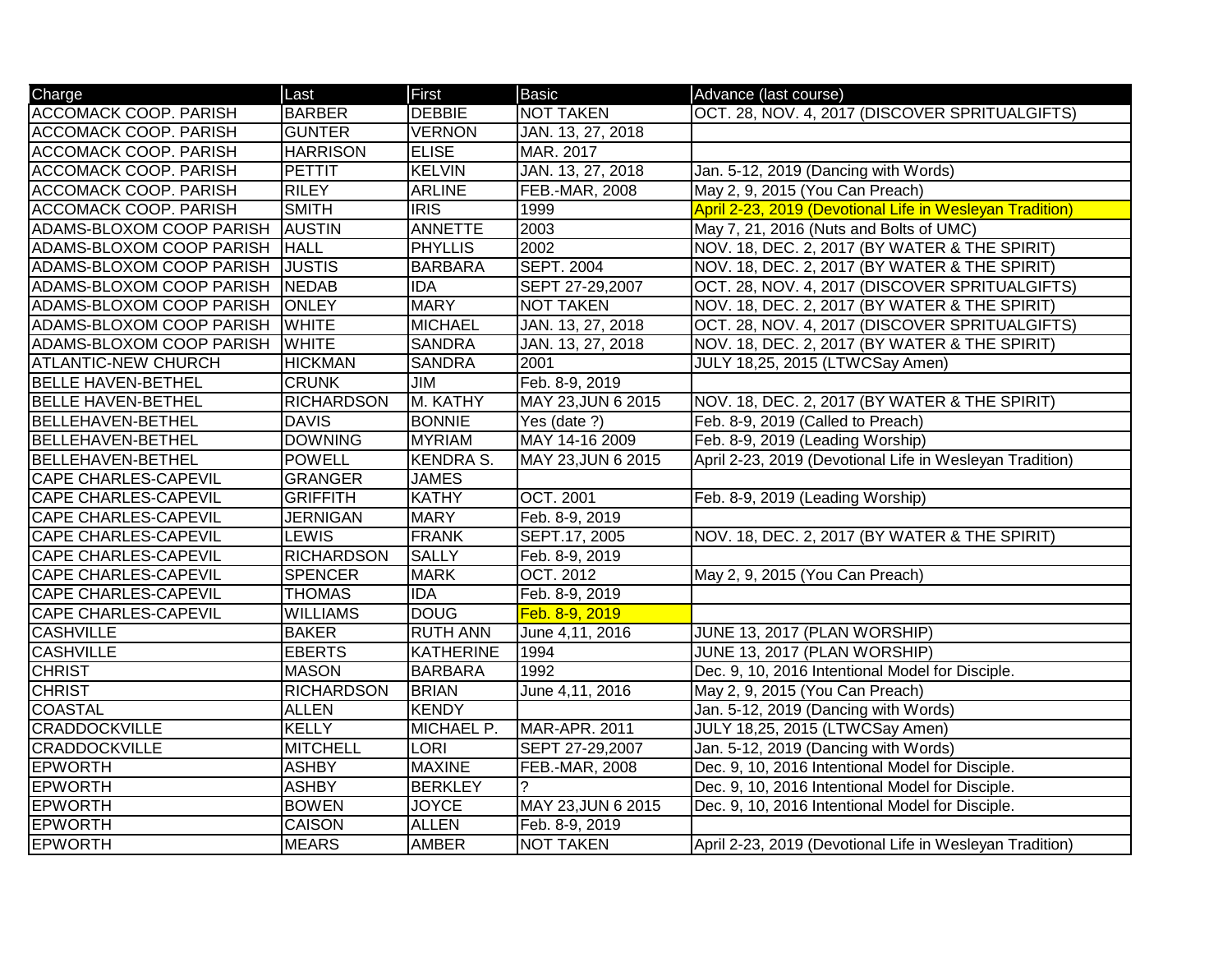| <b>EPWORTH</b>         | <b>TURNER</b>    | <b>IVAN</b>     | 2003                 | Dec. 9, 10, 2016 Intentional Model for Disciple.            |
|------------------------|------------------|-----------------|----------------------|-------------------------------------------------------------|
| <b>EPWORTH</b>         | <b>WALTERS</b>   | <b>SANDRA</b>   | Oct. 12, 1996        | JAN. 14,28,2017 (Lay Pastoral Caregiving)                   |
| <b>EPWORTH</b>         | <b>WALTERS</b>   | <b>ALFRED</b>   | 1998                 | JAN. 14,28,2017 (Lay Pastoral Caregiving)                   |
| <b>FRANKTOWN</b>       | <b>ANNON</b>     | <b>GEORGE</b>   | MAY 23, JUN 6 2015   | Feb. 8-9, 2019 (Called to Preach)                           |
| <b>FRANKTOWN</b>       | <b>GODBEY</b>    | <b>FAYE</b>     | Yes (date $?$ )      | Jan. 5-12, 2019 (Dancing with Words)                        |
| <b>FRANKTOWN</b>       | <b>GODBEY</b>    | <b>DOUGLAS</b>  | MAY 1-3, 2008        | Jan. 5-12, 2019 (Dancing with Words)                        |
| <b>FRANKTOWN</b>       | <b>HATCH</b>     | <b>KAREN</b>    | SEPT. 17, 2005       | <b>TAUGHT YOUTH COURSE FEB. 2012</b>                        |
| <b>FRANKTOWN</b>       | <b>HUME</b>      | <b>JENNIFER</b> | <b>NOT TAKEN</b>     | April 2-23, 2019 (Devotional Life in Wesleyan Tradition)    |
| <b>FRANKTOWN</b>       | <b>JOHNSON</b>   | <b>REBECCA</b>  | Feb. 8-9, 2019       |                                                             |
| <b>FRANKTOWN</b>       | <b>MOLERA</b>    | <b>JO ANN</b>   | OCT. 12-14, 2006     | Feb. 8-9, 2019 (Leading Worship)                            |
| <b>GRACE</b>           | <b>CHEESMAN</b>  | <b>BILL</b>     | 3/1/2017 Basic       | Sept. 8, 2018, 3 Confer On-Demand, (Polity, Worship, Prayer |
| GRACE                  | <b>FOSTER</b>    | <b>DON</b>      | 3/1/2017 Basic       |                                                             |
| <b>GRACE</b>           | <b>JOHNSON</b>   | <b>AARON</b>    | 3/1/2017 Basic       |                                                             |
| <b>GRACE</b>           | <b>MACKIE</b>    | <b>ELSIE</b>    | JAN. 13, 27, 2018    | Oct. 12-13, 2018 (Lead in Prayer)                           |
| <b>GREENBACKVILLLE</b> | <b>BALDWIN</b>   | <b>JOHN</b>     | MAY 5 2007           | SEPT. 24-25, 2010                                           |
| <b>GREENBACKVILLLE</b> | <b>HILL</b>      | <b>ARTHUR</b>   | OCT. 12-14, 2006     | SEPT. 24-25, 2010                                           |
| <b>GUILFORD</b>        | <b>FULK</b>      | <b>GEORGE</b>   | Yes (date ?)         | APRIL 6, 20, 2013                                           |
| <b>GUILFORD</b>        | <b>REYNOLDS</b>  | <b>ROBERT</b>   | FEB.-MAR, 2008       | Dec. 9, 10, 2016 Intentional Model for Disciple.            |
| <b>JOHNSONS</b>        | <b>DEGRAZIA</b>  | <b>LORNA</b>    | SEPT. 24, 2013       | NOV. 18, DEC. 2, 2017 (BY WATER & THE SPIRIT)               |
| <b>MARKET STREET</b>   | <b>KERSHNER</b>  | <b>CONNIE</b>   | MAR.6-27, 2014       | SEPT.16-17, 2016 (Spirit.& Emo.Care -Disaster)              |
| <b>MELFA</b>           | <b>STAFFORD</b>  | <b>ROYCE</b>    | JAN. 13, 27, 2018    | April, 2-23, 2019 (Devotional Life in Wesleyan Tradition)   |
| <b>NEW BEGINNINGS</b>  | <b>BLAKE</b>     | <b>FELICIA</b>  | MAY 14-16 2009       | JUNE 13, 2017 (PLAN WORSHIP)                                |
| <b>NEW BEGINNINGS</b>  | <b>BLAKE</b>     | <b>MICHAEL</b>  | OCT. 1999            | NOV. 18, DEC. 2, 2017 (BY WATER & THE SPIRIT)               |
| <b>NEW BEGINNINGS</b>  | <b>CHRISTIAN</b> | <b>MILTON</b>   | 2002                 | NOV. 18, DEC. 2, 2017 (BY WATER & THE SPIRIT)               |
| <b>NEW BEGINNINGS</b>  | <b>COPES</b>     | <b>VINCENT</b>  | 2000                 | Dec. 9, 10, 2016 Intentional Model for Disciple.            |
| <b>NEW BEGINNINGS</b>  | <b>CROPPER</b>   | <b>DORIS</b>    | 2001                 | May 7, 21, 2016 (Nuts and Bolts of UMC)                     |
| <b>NEW BEGINNINGS</b>  | <b>DOWNING</b>   | <b>PEARLIE</b>  | Oct. 1998            | OCT. 28, NOV. 4, 2017 (DISCOVER SPRITUALGIFTS)              |
| <b>NEW BEGINNINGS</b>  | <b>FLETCHER</b>  | <b>ROBBIN</b>   | Yes (date ?)         | OCT. 28, NOV. 4, 2017 (DISCOVER SPRITUALGIFTS)              |
| <b>NEW BEGINNINGS</b>  | <b>FLETCHER</b>  | <b>ELRIDGE</b>  | Yes (date ?)         | OCT. 28, NOV. 4, 2017 (DISCOVER SPRITUALGIFTS)              |
| <b>NEW HOPE</b>        | <b>COLONA</b>    | <b>MARY ANN</b> | MAR.6-27, 2014       |                                                             |
| <b>NEW MISSION</b>     | JONES-FLOYD      | MONICA          | MAY 13-15, 2010      | FEB. 26, 2016(Lead.PublicPrayer-Institute for Disciple.)    |
| <b>NEW MISSION</b>     | <b>WHITE</b>     | <b>LAURINE</b>  | OCT. 12-14, 2006     | Oct. 12-13, 2018 (Lead in Prayer)                           |
| <b>NEW MISSION</b>     | WHITE, JR.       | <b>HAROLD</b>   | FEB-MAR 2012         |                                                             |
| ONLEY                  | <b>DALEY</b>     | <b>NITA</b>     | June 4,11, 2016      | April 2-23, 2019 (Devotional Life in Wesleyan Tradition)    |
| <b>ONLEY</b>           | <b>JENKINS</b>   | <b>RICHARD</b>  | FEB-MAR 2012         | April 2-23, 2019 (Devotional Life in Wesleyan Tradition)    |
| <b>ONLEY</b>           | <b>MCMATH</b>    | <b>BEVERLY</b>  | MAY 13-15, 2010      | May 28, June 11, 2016(Discover Sprit                        |
| <b>SEASIDE</b>         | <b>KILMON</b>    | <b>DORRIS</b>   | 1999                 | SEPT.16-17, 2016 (Spirit.& Emo.Care -Disaster)              |
| <b>SEASIDE</b>         | <b>MILES</b>     | <b>RUTH</b>     | MAR.6-27, 2014       | NOV. 18, DEC. 2, 2017 (BY WATER & THE SPIRIT)               |
| <b>SEASIDE</b>         | <b>MILLER</b>    | <b>JEANNINE</b> | <b>MAR-APR. 2011</b> | NOV. 18, DEC. 2, 2017 (BY WATER & THE SPIRIT)               |
| <b>SEASIDE</b>         | <b>SCHOFIELD</b> | <b>SUE</b>      | OCT. 12-14, 2006     | NOV. 18, DEC. 2, 2017 (BY WATER & THE SPIRIT)               |